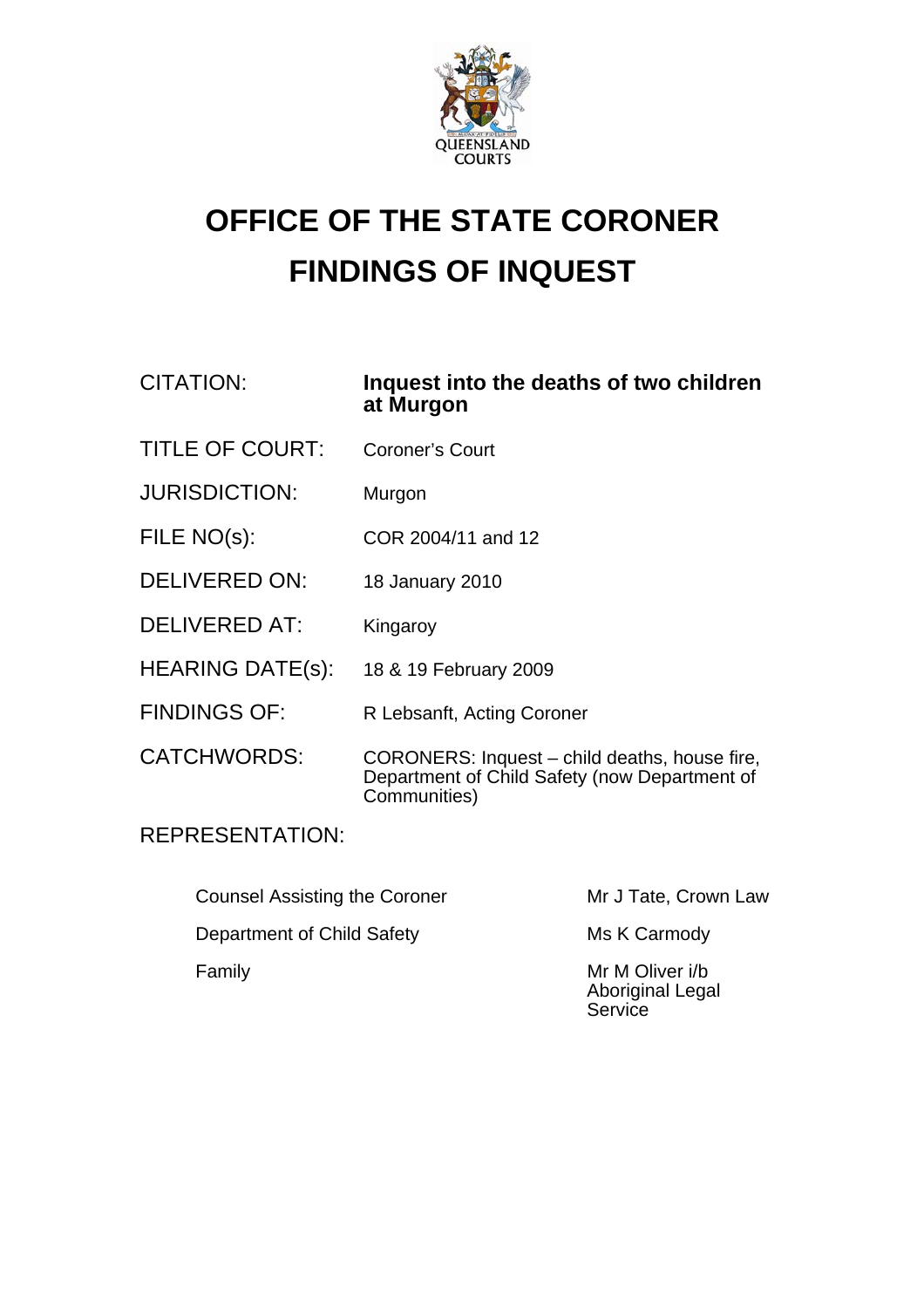This is the finalisation of an inquest into the deaths of two children at Murgon on 25 August 2004 and it is being finalised here today at Kingaroy on the 18 January 2010. This time has been set aside for the delivery of the findings and recommendations with respect to the cause and circumstances of the deaths of these two children. An inquest into the deaths was held at the Murgon Court on the 18 and 19 February 2009. There were some other preliminary proceedings on other dates.

Section 45 of the *Coroner's Act 2003* (the Act) clearly sets out those matters which a Coroner must, if possible, establish. These are:

- 
- $(1)$  That a death has in fact occurred;<br> $(2)$  The identity of the deceased perso  $\overline{c}(2)$  The identity of the deceased persons; and  $\overline{c}(3)$  How the persons died;
- (3) How the persons died;<br>(4) When the persons died
- When the persons died;
- (5) Where the persons died; and lastly
- (6) What caused the persons to die.

Section 46 of the legislation provides that a Coroner may, where it is deemed appropriate, comment on matters relating to:

- 
- (1) Public health and safety;<br>(2) The administration of jus<br>(3) Ways to prevent d
- The administration of justice;<br>Ways to prevent deaths from happening in similar circumstances in the future.

And finally on the legislative point, section 48 of the Act provides the Coroner with authority to report to appropriate bodies when they reasonably suspect that an offence has been committed or misconduct has occurred. Further provisions of the legislation preclude any findings of guilt for a criminal offence or any findings of criminal liability on the part of any person. It is always important to bear in mind when considering these matters the observations of his Honour Justice Toohey in the matter of Annetts and McCann [1990] 170 CLR 596 and following the words of Lord Lane often quoted in matters of this nature is a framework to consider the evidence put before the Court.

Lord Lane stated,

*"It should not be forgotten that an inquest is a fact-finding exercise and not a method of apportioning guilt. The procedure and rules of evidence which are suitable for one are not suitable for another. In an inquest it should never be forgotten that there are no parties, there is no indictment, there is no prosecution, there is no defence, there is no trial; simply an attempt to establish fact. It is an inquisitorial process, a process of investigation, unlike a trial. Although a Coronial inquiry is not a judicial proceeding in the traditional sense, the rules of natural justice and procedural fairness are applicable, the content of such rules to be applied depending on the particular facts of the case in question."* 

Turning to the facts in this particular matter; the incident which brought about this inquest was a house fire at 77 Macalister Street, Murgon. The house was a high-set wooden constructed dwelling and was rented by the children's mother. Also in the house on the morning of the fire were three other children.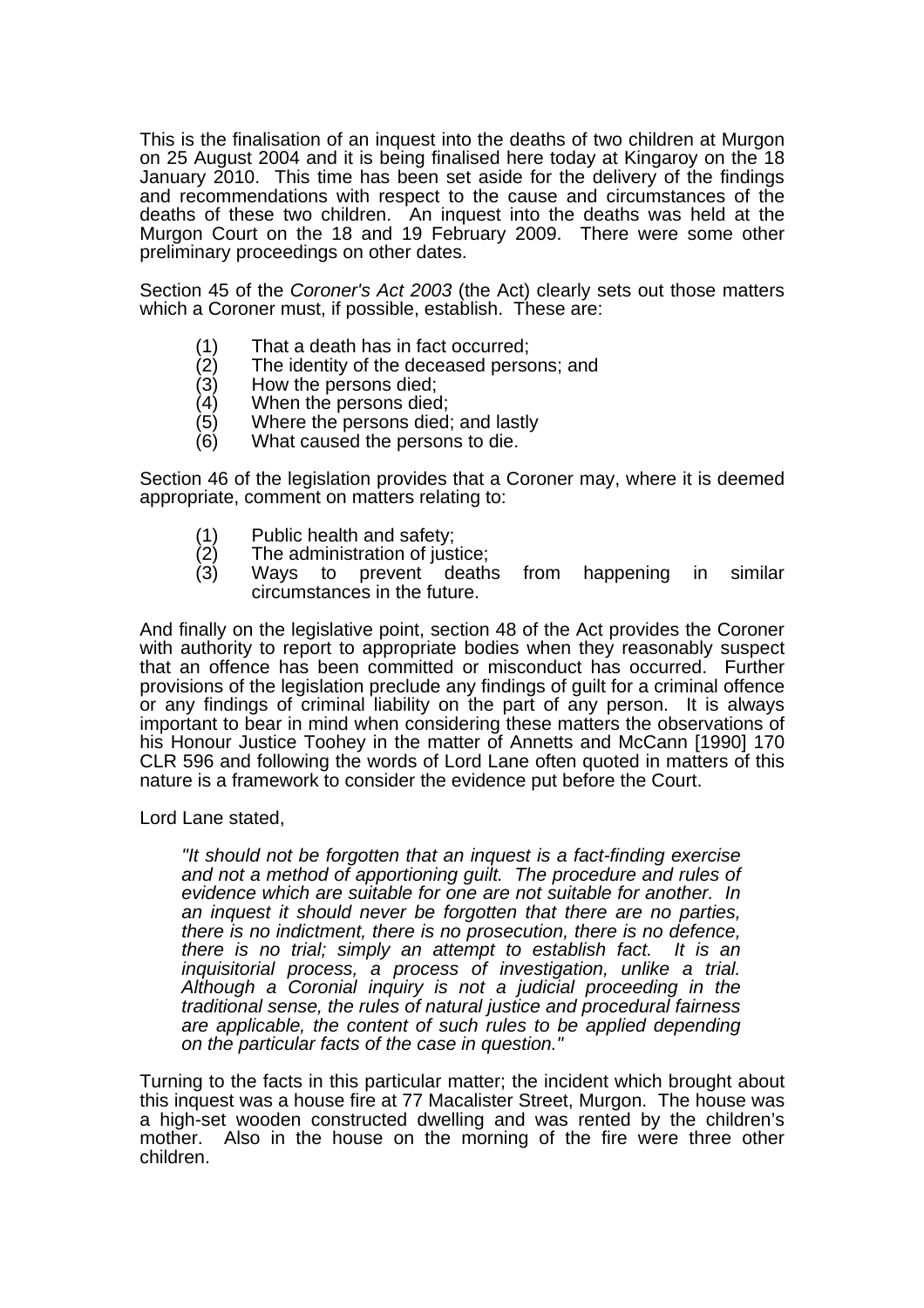At approximately 6am on that morning the children's mother had arisen, turned on the oven in the stove to help heat the house. There were no other heaters in the house. This method provided warmth. The children's mother then left the house and went to the nearby Commonwealth Bank to withdraw money to enable her to buy food for breakfast. After obtaining some money she made her way to Swifty's Mobil Service Station. The service station is also in Macalister Street. This was some hundred metres from her residence. The children's mother was at the service station when she heard from a passer-by that there was a fire in a nearby house. This was, of course, her house. She immediately ran back to her house.

Murgon police officers Sergeant Gangemi and Constable Norman were on patrol that morning. They were returning to Murgon when they observed smoke rising from above shops in Macalister Street. These officers attended the scene at 77 Macalister Street. At the time of their arrival the house was well engulfed in flame. Police spoke to Levi Currie and a Scott Hensler, aside from other persons, all at the scene, and it was ascertained that three children had been saved from the house but that there were still children inside the house. By this time the flames were so intense there was no possibility of entering the dwelling.

Levi Currie was possibly one of the first on the scene. In evidence he stated, and this is directly from his testimony,

*"It was about 6 o'clock in the morning. I got up. I had a look outside. I seen big, black smoke coming out of the house, so I just yelled out to all the other mob in the house, 'There's a fire ……. Hurry up, run, come and help me.' And I took off. I jumped the fence. I run over. I run straight up to the door. I went straight in the house. I seen the other two little kids. I grabbed them two first. I took off outside, put them down. I ran back - ran back up. I went back in. I was looking around because another was singing out, 'Get me out, Uncle, get me out.' And I tried to go through the door but it was all on fire. I tried to touch it. It was hot. So we had to go another way. I went and asked the bloke from next-door to get a chair and smash the window and get her out through the window while I go back in and look for the other two, but I couldn't find them. Too much smoke. I was choking myself, and that was all."* 

Now, a Scott Hensler had been working opposite the house unloading a Queensland Rail truck. He heard glass exploding. When he arrived at the house he noticed Levi Currie standing at the fence with two other female persons. Hensler's evidence continued,

*"I ran up the stairs, went to the front door, which was open, to try and get in. The flames were up on the ceiling and the bedroom door was left open. I went to try and get in but some of the roof fell down, so I had to move back. People were yelling, but I don't know what they were saying. I yelled because someone told me when I went through the front that there was someone in there. I don't recall the name they were saying. After looking through the door I yelled out, 'Come to the door.' A little girl's voice said, 'I can't.' I looked up to the ceiling inside the house which was on fire and down the hallway which was engulfed in flames and smoke. The flames looked like water moving across the top of the timber. I thought at the time that the work jacket I had on was not fire resistant, so I removed it and my work hat and threw them over the veranda onto the ground. I then started to look*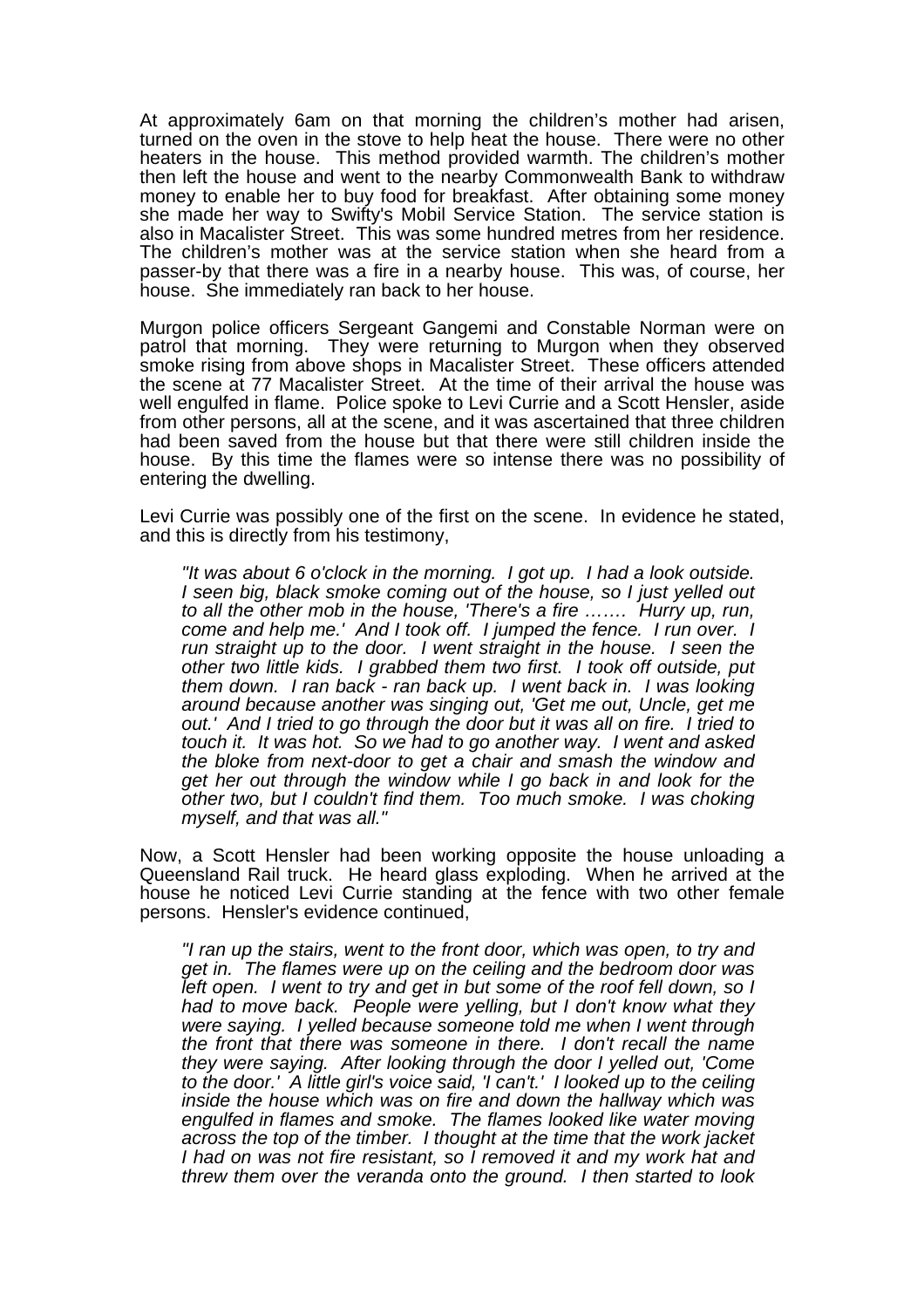*around while I was on the veranda and saw that there was a closed window. I yelled out to the little Aboriginal girl from the front door to go to the window. She moved the curtains so I could see she was there.* I couldn't see in because there was too much smoke. *couldn't see in at all. I told her, 'Step back so I can break the window.' I picked up what must have been a wooden gate from the front of the house and hit the glass with that. The window was quartered with glass. I broke the bottom two panels and knocked out the wooden divider with my hand. I used the gate to knock out the remaining glass shards so that I could get her out. After I did this I saw her hand. Smoke was coming out through the open window. I put my head inside and then all I can remember is having my hands under her arms. I can't remember if she was facing forward or back. I dragged her out through the window and onto the veranda. I remember then looking up and seeing the ceiling above me on the veranda to be on fire. I was still holding this little girl the same way and ran down the front stairs. As I was going down the steps she grabbed hold of the railings and said, 'She's still inside.' And she said the name of the baby, but I don't remember what the name was. I pulled her hand away and continued down the stairs and I'm pretty sure I put her outside the front gate. The Aboriginal people that were there took her away and went with her. I then turned around to go back in and I stopped to look at the house and thought that I could not get back in as there was too much fire. Then a white man with glasses, blond hair and brown clothes yelled out, 'No more people going in there. It's too dangerous.' That's when I stopped, grabbed my clothes and waited until emergency services arrived."* 

The fire service arrived at approximately 6.23am. Fire Chief Dennis made a reconnaissance and was made aware there were persons in the house. After the reconnaissance he stated,

*"The fire was at the front of the house, the full width of the veranda on the front of the house, so it was virtually impossible, in my opinion, totally impossible to enter via that means and at the side of the house. The steps at the side of the house - it was - it was a full fireball, so it was involved to such an extent that it was impossible to make entry. I considered in my own mind that if there were people in the house and the extent of the fire in the house there could be no way that they could still be alive."*

In the team of four fire officers who first attended there were two persons who could have donned breathing apparatus, but the reconnaissance by Dennis ruled entry by those officers not an option due to the house being too engulfed in fire.

Ultimately the fire was extinguished, searches made and the bodies of the two children located. The scene was examined by various persons, including Senior Constable Holahan, who at that time was from the scientific section Forensic Branch at Brisbane. Holahan stated in his report:

*"(1) I formed the opinion that the fire originated in the area of the hallway floor against or in close proximity to the wall dividing the third bedroom from the living room near - upon the remains of a pile of paper. The probable source of ignition was a cigarette lighter applied directly to paper on the floor of the hallway.*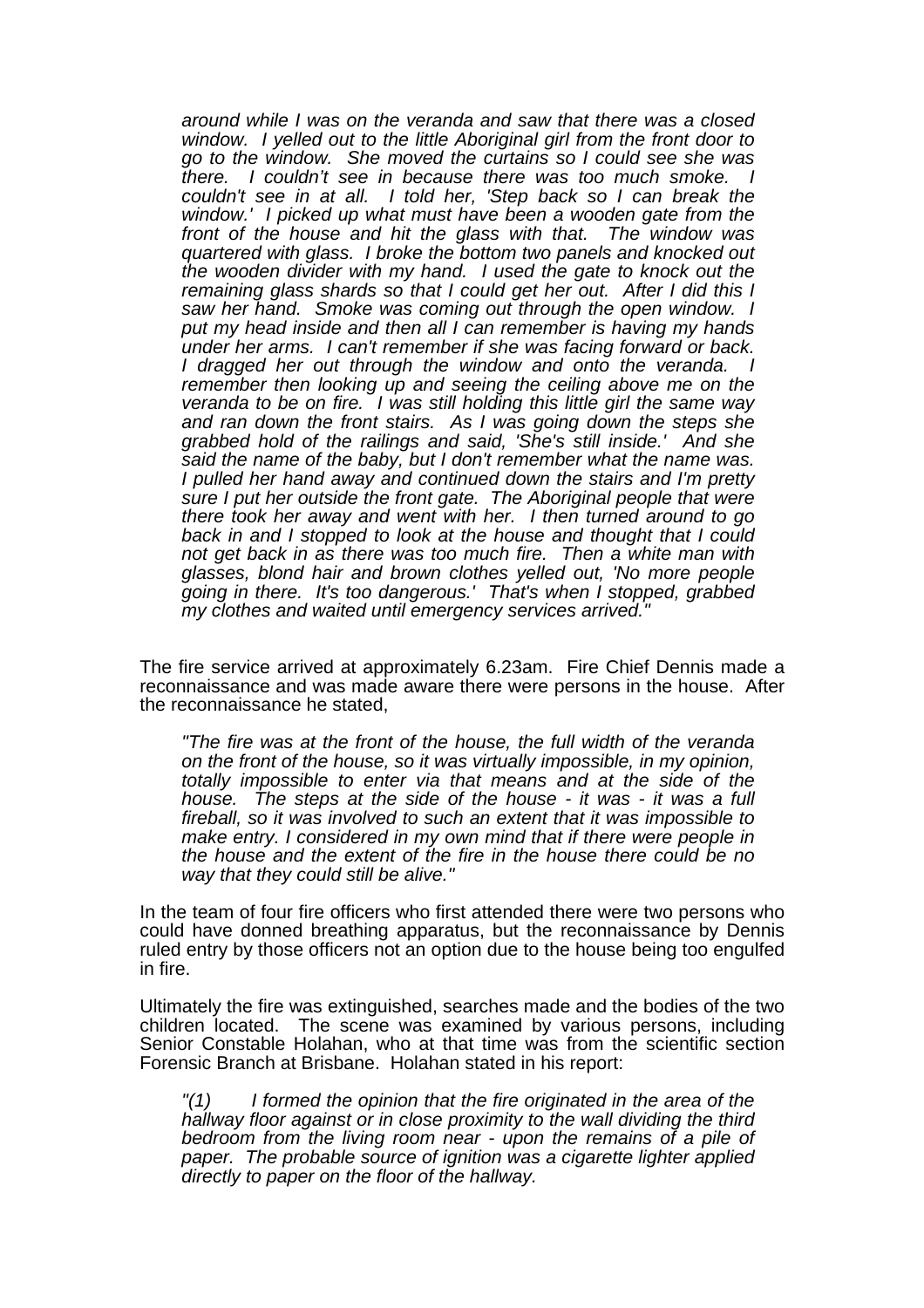*(2) At that point of origin there were no electrical appliances present at all. There was no wiring associated with that area nor any appliances. So it was clear from that point that we could exclude electrical cause to this fire.* 

*(3) Samples were taken of the timber floor from the hallway and near the doorway to that bedroom. This was for the presence of accelerants. There was a negative result to the test for the presence of accelerants."* 

Senior Constable Holahan made the assumption that the cigarette lighter was linked in some way to the deceased. The lighter was located beneath the hole in the floor amongst the papers. They were the only source of ignition located within the premises. In his report he continued,

*"As a result of my examination I formed the opinion that the fire originated on the area of the hallway floor against or in close proximity to the wall dividing the third bedroom from the living room near upon the remains of a pile of paper. The probable source of ignition was a cigarette lighter applied directly to paper on the floor of the hallway."* 

He continued,

*"I am simply relying on my observations of the location of the two deceased children and the location of the cigarette lighter and their proximity to the area of origin of fire, preventing them from leaving the premises upon the development of that fire So I'm relying on my observations being that the children died simply by misadventure causing the fire in this case."* 

The family was known to the Department of Child Safety prior to the fire. As a result of this fire and the deaths of the children there was a review undertaken by the Department with some external and internal reviewers. This was pursuant to the Child Protection Act. The purpose of the review and the subsequent report was to review and outline whether the Department's involvement had complied with the legislative requirements and policy and whether that compliance and involvement was adequate and appropriate. The purpose of the review was also to comment on whether legislative requirements and the Department's policies as they related to the children were adequate.

There was a later review titled "Child Death Case Review Committee". That oversight review committee reviewed the earlier review and that review was done pursuant to the Commissioner for Children and Young People and Child Guardian Act of 2000. There was a document titled "Response to Coroner Steve Gutteridge, Murgon Magistrates Court". Mr Gutteridge was the then Coroner. It detailed just where the Department of Child Safety is today as opposed to where it was in terms of the funding and performance ability and the capability at the time of the fire in 2004.

Counsel appearing on behalf of the Department, Miss Carmody, called witnesses to explain and build on this information. The evidence of witness Matthew Lupi went to the internal review recommendations. In that review there were 10 recommendations which the Department had been advised it should implement. His evidence continued to an Oversight Committee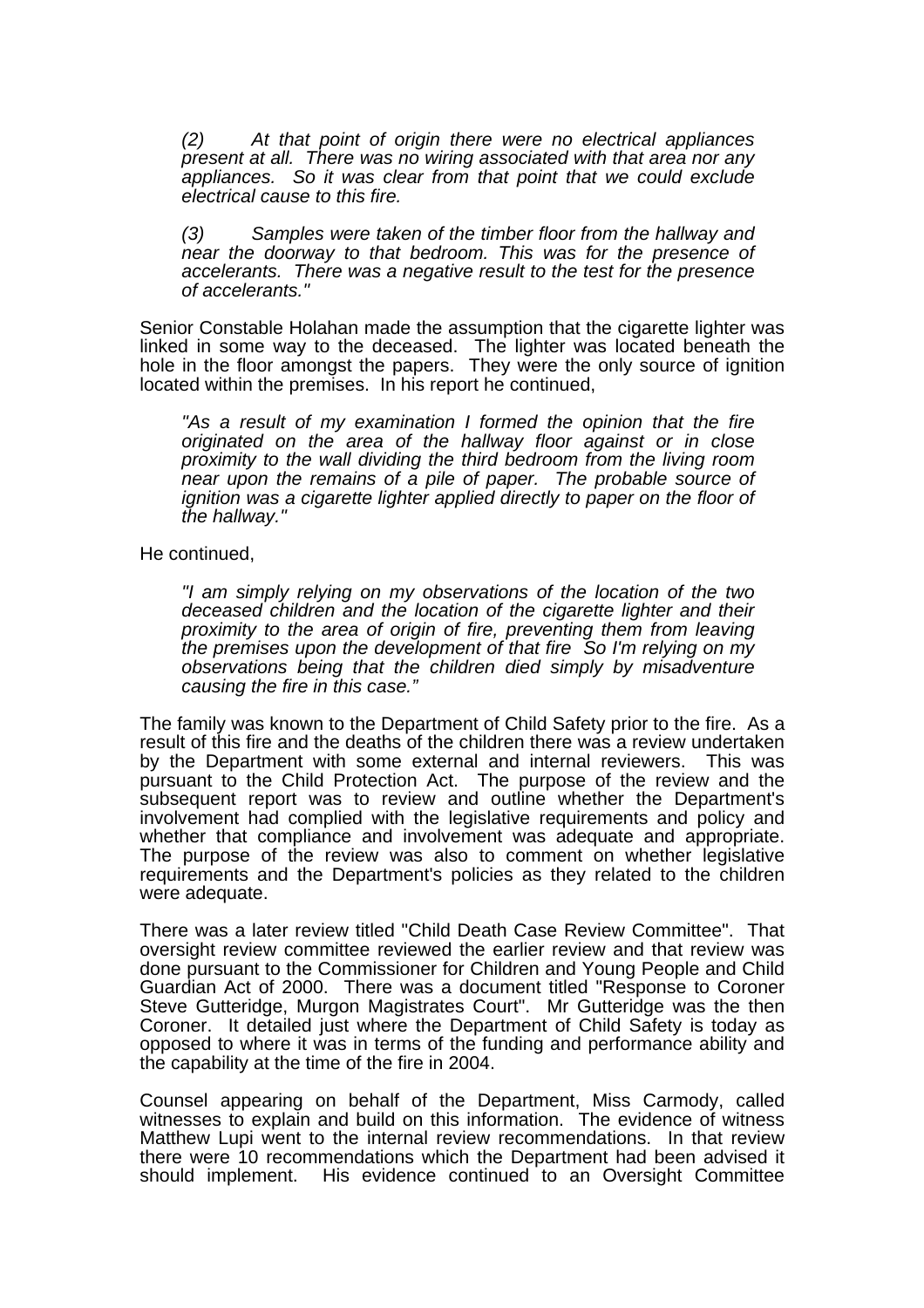recommendations. He also touched on a Crime and Misconduct Commission report conducted in January 2004, pre the fire, in relation to the protection of children. He also spoke on the topic of funding to the Department. His evidence was on where the Department is now.

The inquest did not hear from the manager of the Murgon office at the time of the fire; however the manager who took over that office shortly after the fire, a Patricia Smith, gave evidence. Ms Smith spoke on what had happened in response to the 10 recommendations. And the third and final witness for the Department, a David Ponting, was the manager of the Case Review Unit, Complaints Case Review and Investigation Branch.

Now, the Child Death Case Review initially had made 10 recommendations. Two of those were involving a computer system. As the Department upgraded its computer system those two recommendations became redundant. There was a third conditional endorsement regarding an indigenous officer. The one recommendation not endorsed was a consideration for providing one single location for the area office.

Ms Smith's evidence continued that at the time of the fire the Murgon office was one which housed staff, some of whom were Youth Justice personnel and the others were Child Safety personnel. At the time of giving evidence by Ms Smith, staffing in the Child Safety office was 24.5, with 11 of those Child Safety officers. Basically half were stationed at Kingaroy and the remainder based in Murgon, with an investigation team also based in Murgon. All staff are highly trained. Training is done by a specialist training branch and there is ongoing professional development. It was noted that in some instances where training was sourced in their own community this had been able to be provided through Sunshine Coast TAFE, this service provider established following contact by the Department. It was noted financial incentives are also utilised to attract and retain staff in the centre, there having been a significant problem attracting, training and retaining staff.

Ms Smith also spoke of BACCA, the Barambah Aboriginal Child Care Agency, and the contact had by her office with that recognised entity when dealing with families. Members of BACCA are also members of the SCAN team. On the topic of team stability, I thought that Ms Smith spoke proudly, and rightly so, I must add, on the staff stability within this area. In cross-examination by Mr Tate the question was asked, *"If we look at the circumstances, the factual circumstances, the nature of the notifications, the number of notifications - this relating to the family - if that information was before you today would the Department act differently? That's on the assumption that there have been so many changes since 2004 to now. How would this case be dealt with now?"* Answer, *"It is chalk and cheese, really. I probably believe the level of intervention would have been higher."*

Mr Tate closed his cross-examination of Ms Smith with an offer to her to recommend improvements to work practices whereupon Ms Smith replied, *"I think the recommendations of the CMC inquiry - I certainly had a long history in the Department pre-CMC inquiry and probably have not quite as long a*  history to go in the Department post-CMC inquiry, the changes have been *enormous. The Department by no means is perfect. We're a human service industry dealing in a very difficult area and I don't think perfection is going to be achievable, but I do believe that the Department of Child Safety is just very different in many, many respects to the old Department. In this, it was a very tragic accident, so in making any recommendations all I can say is that I believe that the Department is - much more professional unit now and one*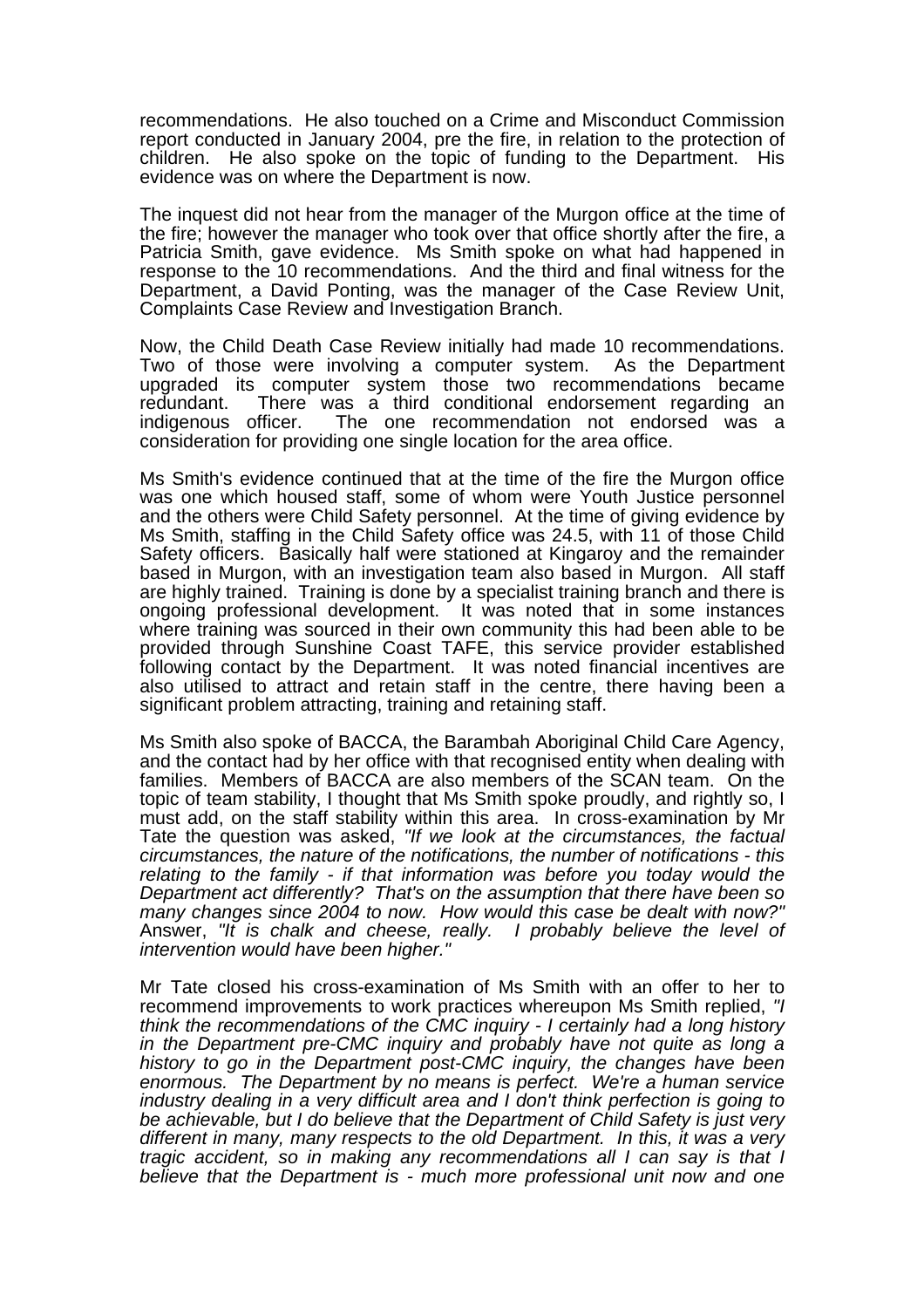## *would hope that these sorts of accidents won't happen again."*

The final witness introduced by Miss Carmody was a David Ponting, who was the manager of the Case Review Unit in that he is to manage the reviews of cases involving children who have died and within the three years prior to their death had been known to the Department of Child Safety. This was an internal review chaired by the Deputy Director General of the Department. A copy of the generated report was then sent for external review done by the Commission for Children. On the topic of delays and difficulties encountered in this matter and generally State-wide in getting information from the Department of Child Safety sufficient to enable a Coroner to contemplate holding an inquest, Mr Ponting said, *"I can certainly give that assurance. Sorry, just thinking forward there, just in implementing this new process there's been - that's been done in partnership with both the Premier's Department and the Commission of Children and Young People and as part of that we're implementing a new strategy about following up on all actions that should have been taken with a register which will be inspectable by the Commission as well. So I think that should keep things fairly much on track. The other, I suppose, advantage with a new system that's implemented, if you*  look at an old style review, both from the recommendations from the *Department's review and the number of recommendations coming from the Commission, they were quite large and I suppose the - the impost, particularly when you're doing anything up to 70 reviews a year, it's quite large in that is in what is an already very busy field of child protection. With the new system, because it has moved away from that, look at absolutely everything, look at what the key service delivery issues are, I think at the end of the day we'll find less recommendations, although they're more relevant, and so actually following them up, ensuring that they've been carried out, will be a far easier task and it will now be basically an audible task."* 

The deaths of these children were an obvious tragic event. The inquest has heard in full the details of the fire, of the work of police, fire brigade, other service agencies and private individuals on that morning in bringing the fire under control. Documentary evidence was presented to this inquest and also documentary evidence which was not formally received into evidence is considerable, and Professor Bob Loni has been the author of some of that material.

The Department of Child Safety came under the microscope and it would seem that either in part or as a direct result of this incident there have been far and wide improvements in the mechanics of the manner in which the Department of Child Safety operates. As a result of the oral and written testimony before the inquest I am satisfied that the Department have taken those necessary steps to address shortfalls which were evident in their service delivery at the time of these deaths. I do not propose making any further recommendations regarding the ongoing operation of and the service delivery of this department.

Some may say that the Department of Child Safety has too much power, whilst other persons may argue that it still does not have sufficient authority to carry out its duties. I do not intend addressing those topics.

In closing this inquest, it would be derelict of me if I did not make a recommendation that both Levi Currie and Scott Hensler be nominated for bravery awards in recognition of the totally unselfish manner in which they both risked their lives to rescue the young children. I have no doubt that if it were not for those two gentlemen and their actions, then this inquest would